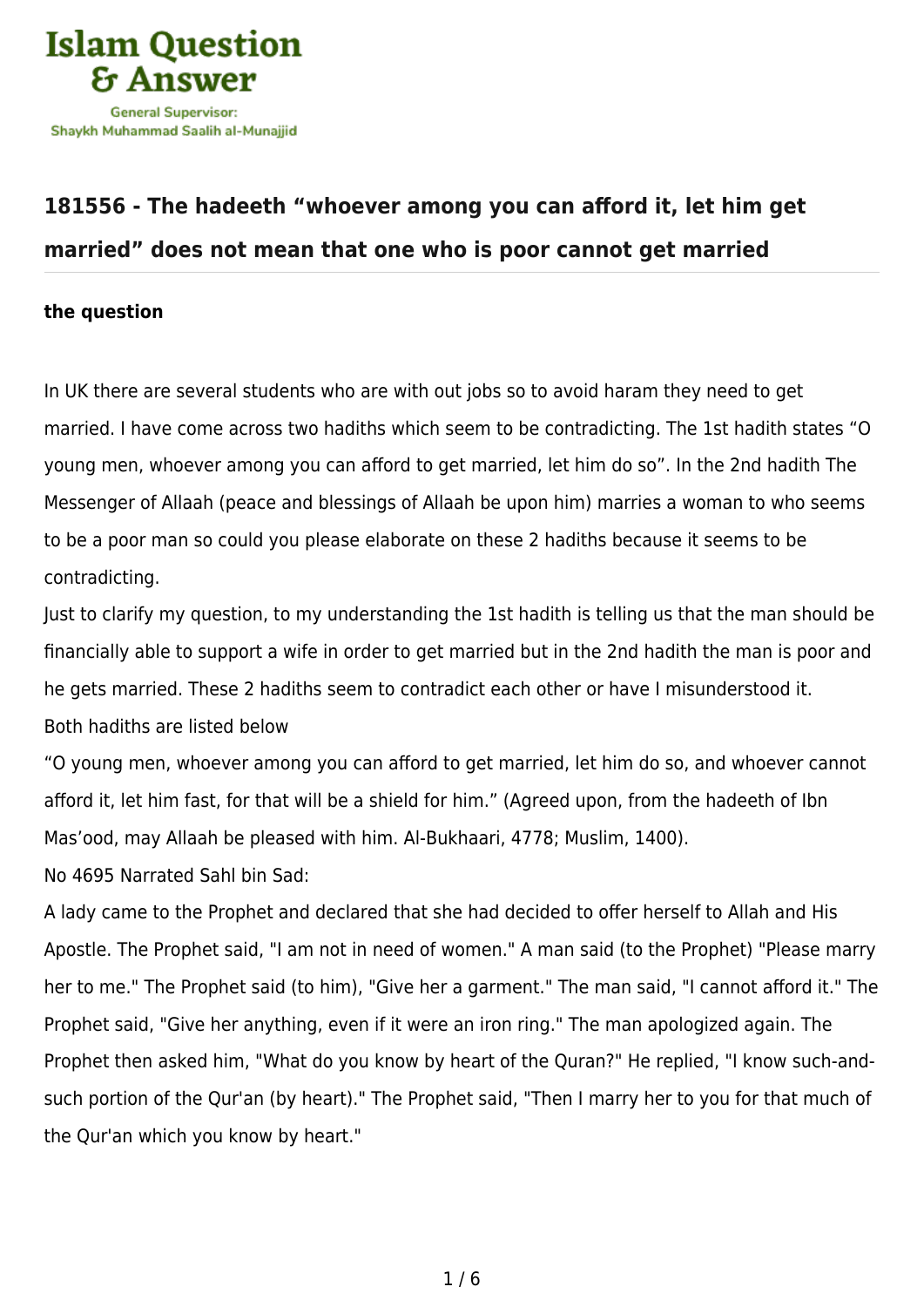

## **Detailed answer**

Praise be to Allah.

The first hadeeth was narrated by al-Bukhaari (5066) and Muslim (1400) from Ibn Mas'ood, who said: We were with the Prophet (blessings and peace of Allah be upon him), young men who had nothing of wealth. The Messenger of Allah (blessings and peace of Allah be upon him) said to us: "O young men, whoever among you can afford it, let him get married, for it is more effective in lowering the gaze and guarding one's chastity. And whoever cannot afford it should fast, for it will be a shield for him."

The second hadeeth was narrated by al-Bukhaari (5030) and Muslim (1425) from Sahl ibn Sa'd: A woman came to the Messenger of Allah (blessings and peace of Allah be upon him) and said: O Messenger of Allah (blessings and peace of Allah be upon him), I have come to give myself to you (in marriage). The Messenger of Allah (blessings and peace of Allah be upon him) looked her up and down, then the Messenger of Allah (blessings and peace of Allah be upon him) lowered his head. When the woman saw that he had not made any decision about her, she sat down. A man among his companions stood up and said: O Messenger of Allah, if you have no need of her then marry her to me. He said: "Do you have anything?" He said: No, by Allah, O Messenger of Allah. He said: "Go to your family and see if you can find something." So he went, then he came back and said: No, by Allah, O Messenger of Allah, not even a ring of iron, only this izaar (lower garment) of mine – Sahl said: he did not have a rida' (upper garment) – and she may have half of it. The Messenger of Allah (blessings and peace of Allah be upon him) said: "What will she do with your izaar? If you wear it she will not have anything of it and if she wears it you will not have anything of it. The man sat down, and after he had sat for a long time, he got up (to leave). The Messenger of Allah (blessings and peace of Allah be upon him) saw him turning away, and he ordered that he be called to him. When he came, he said: "What do you know of the Qur'aan?" He said: I know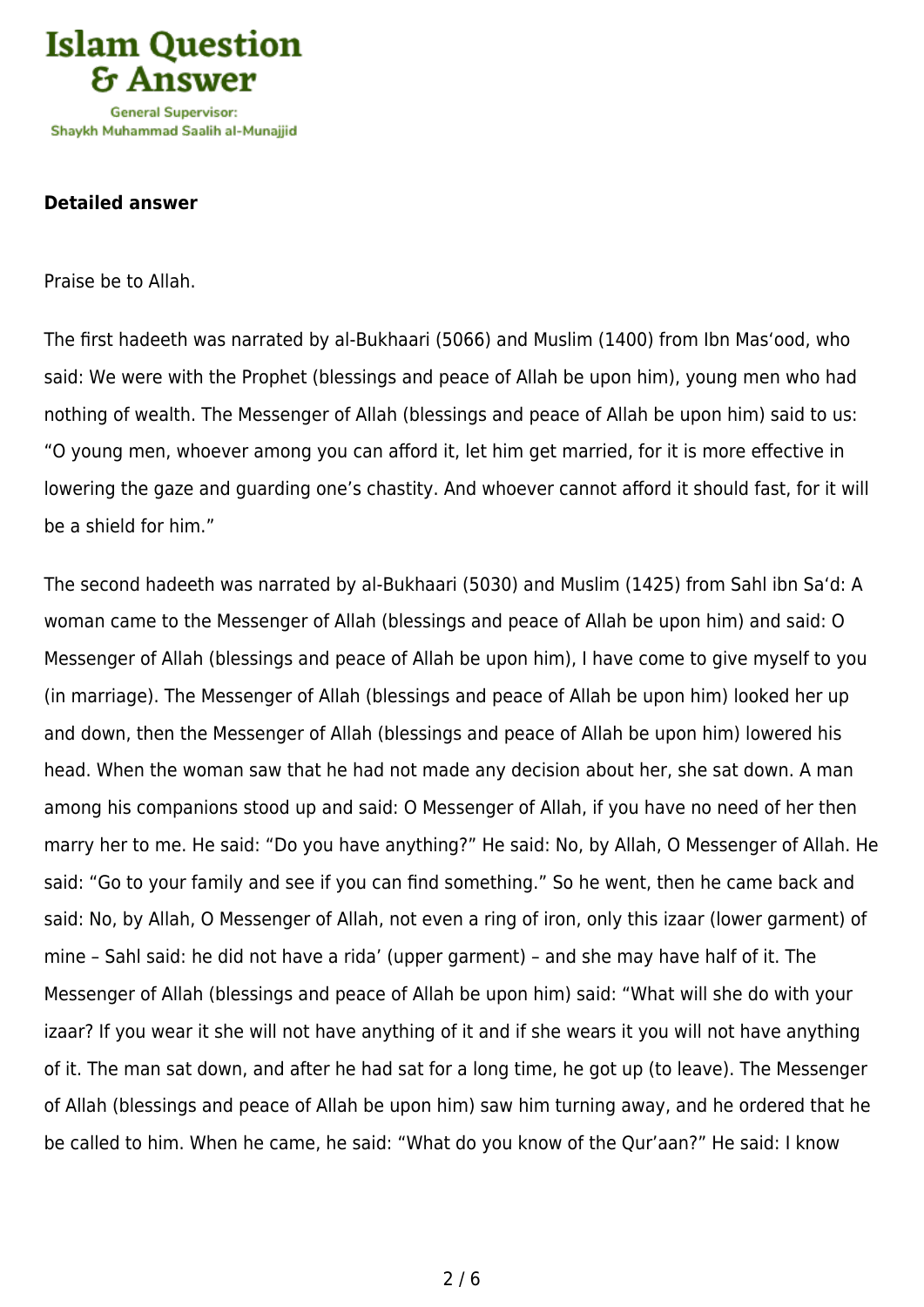

Soorah such and such and Soorah such and such – and he listed them. He said: "Do you recite them by heart?" He said: Yes. He said: "Go. You have been given her (in marriage) for what you know of the Qur'an."

These two hadeeths do not contradict one another, praise be to Allah; rather each of them speaks of a specific situation. The hadeeth of Ibn Mas'ood addresses young men and those who want to get married in general terms, to highlight the fact that marriage requires one to have sufficient resources so that the husband will be able to do what has been enjoined upon him of spending on his wife's maintenance and providing her with clothing and accommodation.

The phrase translated here as "afford it" refers to the costs of marriage; the Lawgiver wanted to highlight this principle, which is that marriage is not merely a contract or fulfilling one's desire in a permissible manner; rather it is responsibilities and duties, and it is the man who is responsible for his wife's maintenance.

This also indicates that in the case of one who is unable to get married, it is prescribed for him to focus on fasting, because it weakens desire and reduces the influence of the Shaytaan, so it is one of the means of attaining chastity and lowering the gaze.

Majmoo' Fataawa Ibn Baaz (3/329)

The words of the Prophet (blessings and peace of Allah be upon him), "whoever among you can afford it, let him get married" also indicate that what is prescribed for the one who is able to afford the costs and responsibilities of marriage is to hasten to get married.

The scholars of the Standing Committee said: Hastening to get married, for a younger man, is the Sunnah for whoever can afford the expenses of marriage and fulfil the duties of marriage."

End quote from Fataawa al-Lajnah ad-Daa'imah (18/6)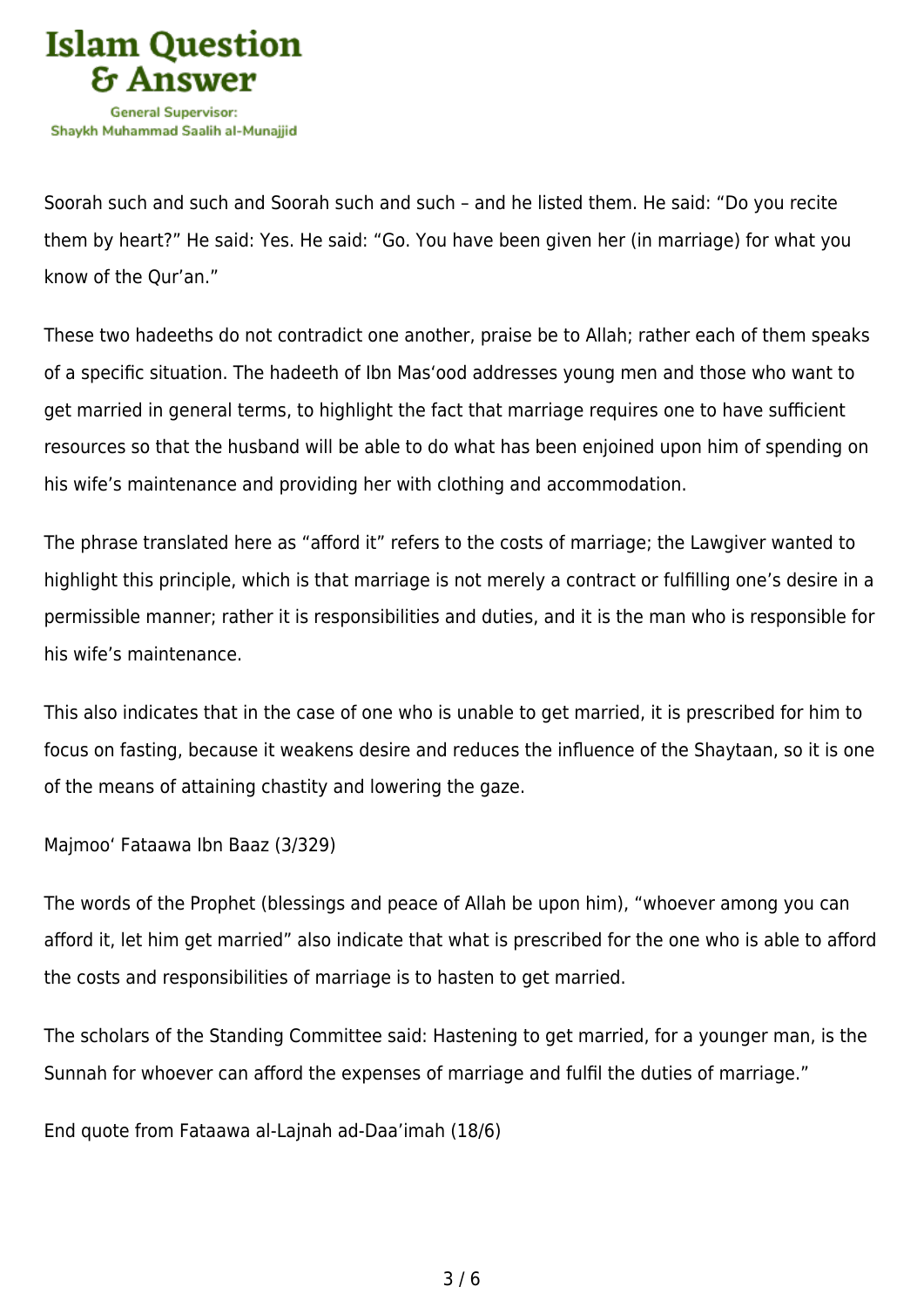

See also the answer to question no. [9262.](https://islamqa.com/en/answers/9262)

With regard to the second hadeeth, it refers to a specific case, and the issue is that of a poor person who wanted to get married and keep himself chaste, so the Prophet (blessings and peace of Allah be upon him) married him to that woman who came to offer herself in marriage to the Prophet (blessings and peace of Allah be upon him). This indicates that poverty in and of itself is not an impediment to marriage if the husband is religiously committed and believes sincerely in his Lord, and the woman is likewise. Moreover, Allah, may He be exalted, says (interpretation of the meaning): "And marry those among you who are single (i.e. a man who has no wife and the woman who has no husband) and (also marry) the Salihoon (pious, fit and capable ones) of your (male) slaves and maid-servants (female slaves). If they be poor, Allah will enrich them out of His Bounty. And Allah is All-Sufficent for His creatures needs, All-Knowing (about the state of the people)" [an-Noor 24:32]. If a person sincerely puts his trust in Allah, wants to keep himself chaste, and seeks that which is with Allah of bounty, there is the hope that Allah will help such a person and grant him provision from His bounty, as at-Tirmidhi (1655) narrated, in a report which he classed as hasan, from Abu Hurayrah, who said: The Messenger of Allah (blessings and peace of Allah be upon him) said: "There are three whom Allah is bound to help: the mujaahid who strives (in jihad) for the sake of Allah, the mukaatib (a slave who has made a contract of manumission with his master) who wants to pay off his manumission, and a man who gets married, seeking to remain chaste.". It was classed as hasan by al-Albaani in Saheeh at-Tirmidhi.

Imam al-Bukhaari (may Allah have mercy on him) included this hadeeth in a chapter entitled: "Chapter on marriage of one who is in financial difficulty, because Allah, may He be exalted, says (interpretation of the meaning): "If they be poor, Allah will enrich them out of His Bounty" [an-Noor 24:32]. Al-Haafiz (may Allah have mercy on him) said: "The words 'because Allah, may He be exalted, says (interpretation of the meaning): 'If they be poor, Allah will enrich them out of His Bounty' [an-Noor 24:32]" explain the reason why al-Bukhaari put this as the title of this chapter; what is meant is that current poverty is not an impediment to marriage, because of the possibility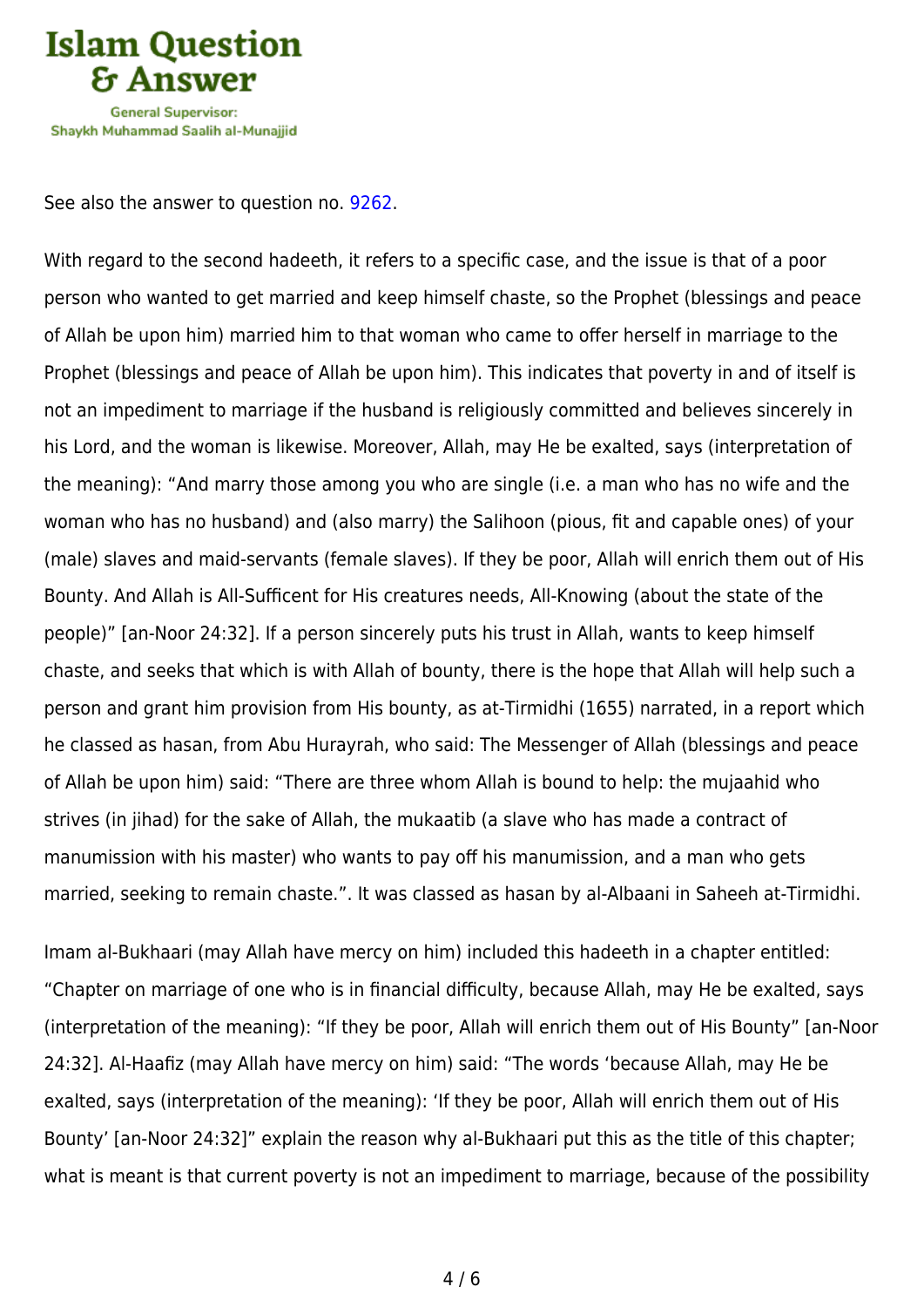

of acquiring wealth in the future.

'Ali ibn Abi Talhah said, quoting Ibn 'Abbaas: Allah encouraged them to get married and enjoined that upon free men and slaves, and promised to make them independent of means, as He said: "If they be poor, Allah will enrich them out of His Bounty" [an-Noor 24:32].

And it was narrated that Ibn Mas'ood said: "Seek independence of means through marriage."

Tafseer Ibn Katheer (6/51)

Shaykh Ibn Baaz (may Allah have mercy on him) said:

In this verse, Allah – may He be glorified – enjoined marriage of single and righteous people among slave men and women, and He said – and He speaks the truth – that this is one of the means of attaining bounty for those who are poor, so that husbands and women's guardians may be reassured that poverty should not be an impediment to marriage; rather marriage is one of the means of attaining provision and independence of means.

End quote from Fataawa Islamiyyah (3/213)

The fact that the one who is able to afford it is encouraged to get married does not mean that one who cannot afford it is not allowed to get married, especially if he fears hardship for himself.

The one who cannot afford it is instructed to fast so as to suppress his desire, but that does not mean that he is not allowed to seek to get married. Perhaps he will find someone who will help him to get married, or perhaps he will find someone who will accept him in his current situation because of his religious commitment and righteousness. These are individual cases that vary according to people's situations and customs. As for the meaning of the hadeeth of Ibn Mas'ood, it is a general teaching and advice to those who are not able to get married, instructing them to protect themselves by fasting. If anyone among them finds a means to get married, there is